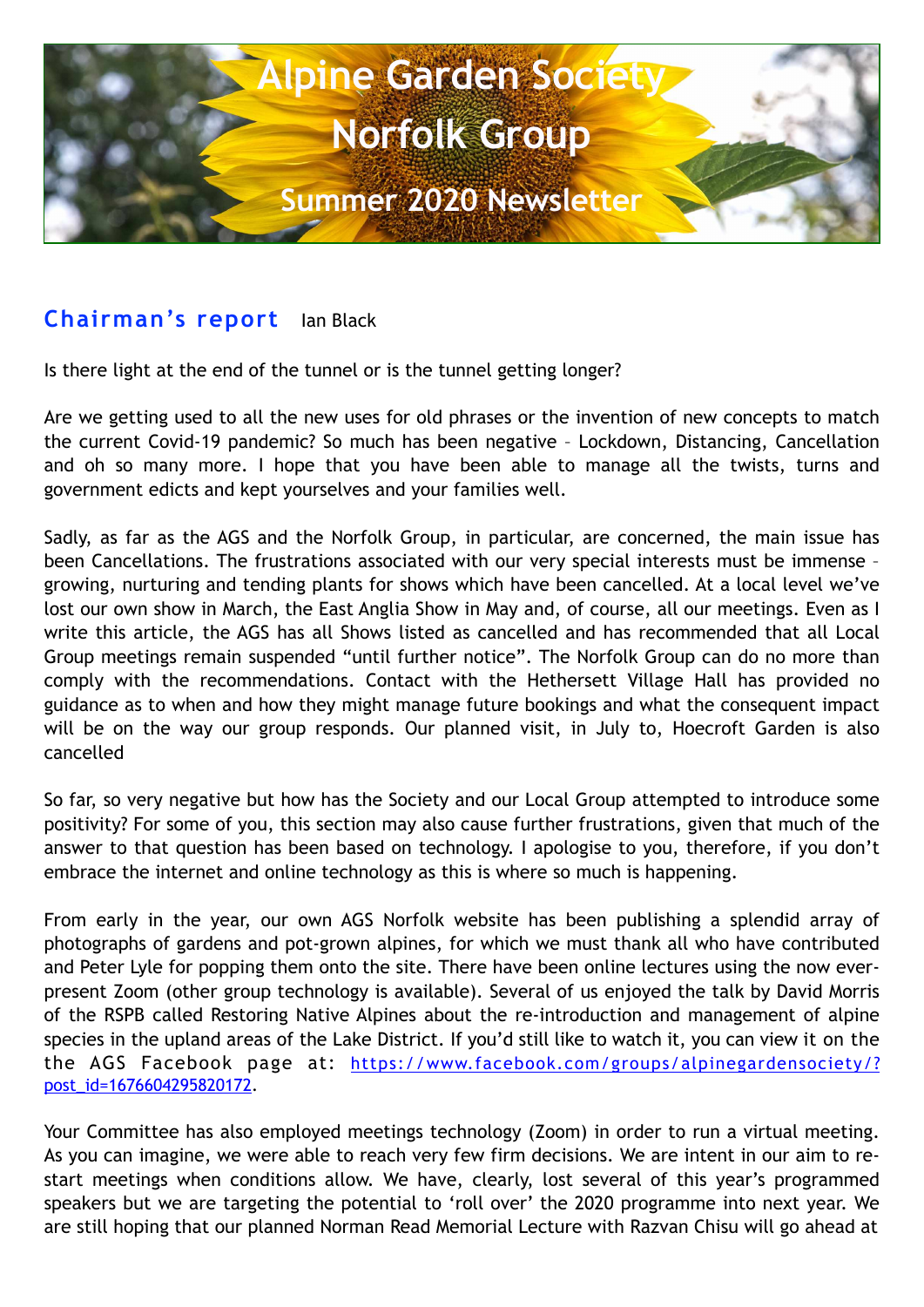**2.00pm, Saturday 25th September 2021**. We are going to explore the potential for running a Group meeting online. There's more to this than just setting up the meeting, we need also to get the help and co-operation of our lecturers. Diane Blyth has already asked for feedback on whether you are interested in being involved in such a meeting. Please, if you haven't already, let Diane know your thoughts on 'attending' an internet-based meeting: [dianenblyth@gmail.com](mailto:dianenblyth@gmail.com).

On balance, having read this, is there a glimmer of light or is the tunnel getting longer? Perhaps there's just a bend in the tunnel and the light will be with us sooner than we think. I tend towards the optimistic view and I hope that you do too.

Stay Safe, Keep Well and continue to enjoy the world of gardening and wildlife which so many have embraced over the past 100+ days.

#### **Summer Alpines** Richard Hobbs

Good garden alpines for summer are rather less plentiful than spring flowerers so here are three suggestions from our garden:

Now that the bulbs have largely finished flowering and the crocus foliage has died down, we can really appreciate some summer flowering gems. *Geranium glaberrimum*, from high altitudes in South Western Turkey, where it grows in cracks in rocks, will grace any alpine garden with its soft pink flowers and dark red filaments. In our garden it reaches 20 cms in a well-drained position. Like its close relative G. *macrorhizum* it has rather smelly leaves but fortunately G. *glaberrimum*  does not run around all over the place. In fact, it's just the opposite being rather slow and clump forming. Vegetative propagation is difficult as unlike many of its relatives you can't just yank bits off. The flowers are just under 2 cms and go on for months. It needs full sun.

Another delightful plant with some unruly relatives is *Allium acuminatum*. There is no need to worry about this becoming a nuisance. It grows in rather loose stony soils in Western North America on the edge of scrub and woodland. It will tolerate some shade but its essential requirement is good drainage. In our garden it is about 15 cms tall and the deepest bright pink. Its vernacular name is the Taper Tip onion and the glossy tepals terminate in a long drawn out point. It is very unusual and lovely and makes an excellent garden plant. It does appear on the show bench from time to time. The foliage has largely gone by flowering time and is not messy. Our plants were grown from seed and flowered in their third year thanks to advice given to me by the late Mike Smith many years ago. As soon as bulb seedlings straighten up stop 'watering' and feed with a high potash fertilizer at half strength such as Tomorite.

Some plants are easy to place into a family with a quick look but some are at first are rather baffling. One such plant is the small sub-shrub *Petrophyton caespitosa*. At first glance it looks like a saxifrage but is in fact in the Rosaceae family. It is a low hummock-forming evergreen plant with finely divided dark green foliage resembling a mossy saxifrage. It is a North American mountain plant of rock crevices in Pine and Juniper forests in the rain shadow. It is fairly slow growing reaching about 20 cms across in 10 years. The creamy-white rather fluffy looking flowers are held above the foliage on short densely packed racemes. We grow it in part shade in a well-drained spot.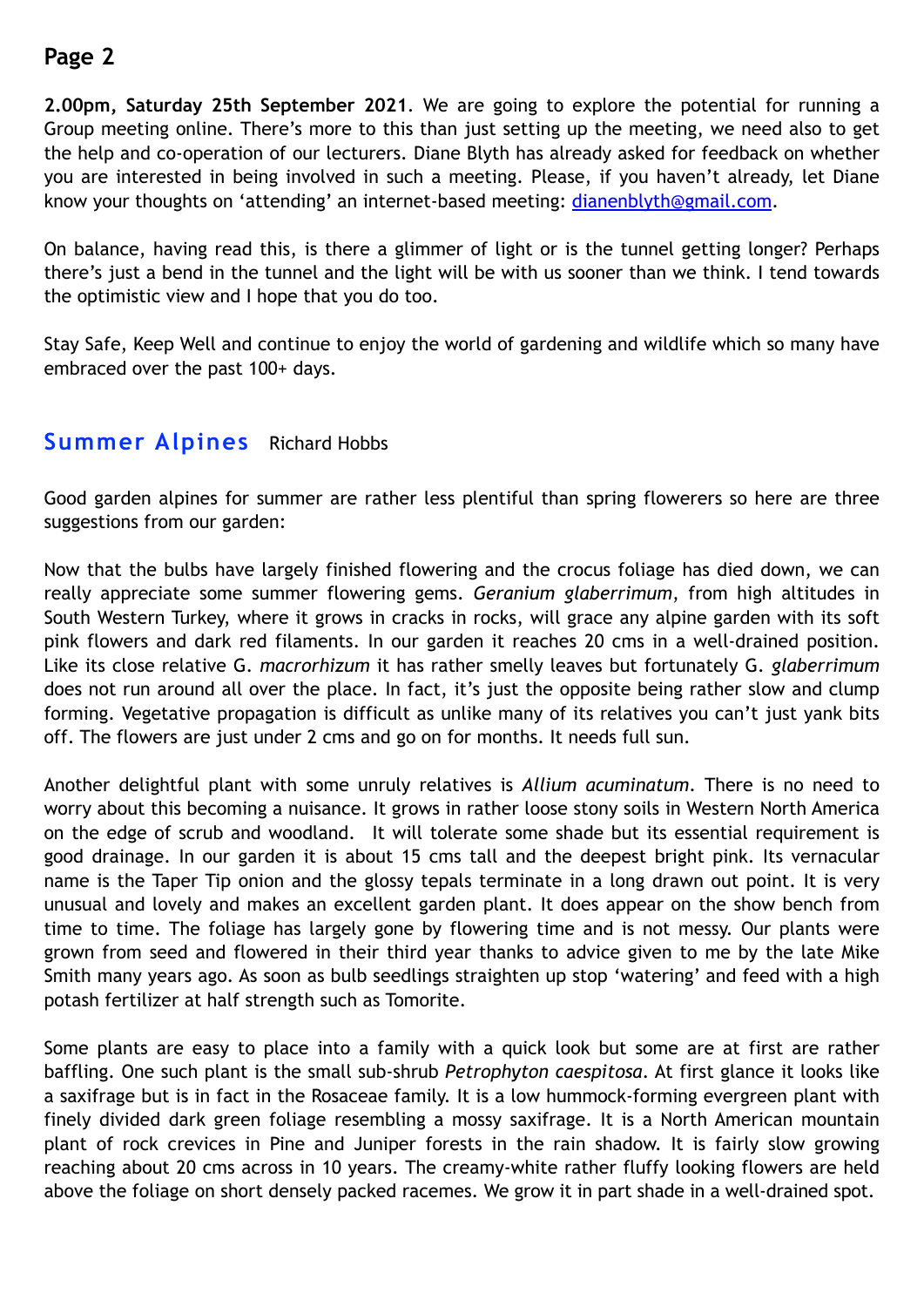# **Building a Crevice Garden** Phil Blyth

It seems to me that crevice gardens add a different dimension to the traditional form of rock garden, but in East Anglia, where the natural stone is flint, it would be quite costly to bring in the sort of red sandstone that is used in the AGS garden in Pershore or the very deeply set stone as used in the Wisley Garden crevice garden would be far beyond anything I could afford.



*Lamium sandvasicum*

So the first consideration for me was how to cut the cost. How could I achieve the visual effect of the larger crevice gardens, without the cost. Obviously, this would mean buying in as little rock as I could get away with. After looking around for some time I found that I could buy walling stone relatively cheaply from a firm called Yorkstone Supplies, ordered online. After all, visually a crevice garden is more or less a dry stone wall laid on its side - it has the necessary gaps between the rocks for planting. The rock would not be set very deeply in the soil, but the cost was affordable so I rang the company to ask about the stone they supplied. Was it sandstone, gritstone or limestone? The guy had no idea what he was selling, but from what he told me it sounded like sandstone,

and he assured me that I would be able to split the rock along the lines that you get in sedimentary rock.

From the information on the Yorkstone website one tonne of stone would make about 1.5 square metres of wall. If I laid the stone with about 1" spacing between rocks I should finish up with about 2 square metres of crevice garden. The order for one tonne of rock was placed - it arrived on a pallet.

I had a long unfinished raised bed which had never been planted, so this was to be the site of the crevice garden. Size 6 x 12 feet, about 2 feet high. It is very necessary to eliminate all perennial weeds and all persistent cultivated plants from the site before laying down the rock, otherwise they would grow up from under the rock and be near impossible to remove. So we did this over a period of about 18 months, constantly weeding anything that grew. A very persistent allium proved the most difficult problem. It made rice bulbils in its first year from seedlings, but we beat it in the end. The bottom of the raised bed is lined with polythene, and the bed filled. I mixed a huge amount of sharp

sand and some used potting soil which includes a high proportion of grit. Only about 25% is garden soil, and most of that is at the bottom. A very sandy mix at the top.

So the work began to lay the rock in place. I had asked Yorkstone to provide rock no more than 2" thick, to save me having to spend many hours with hammer and bolster chisel. Because I was building the garden on a raised wall I secured the perimeter rocks with a coloured cement. The rock in each row is more or less the same width along its length, but the width of rock in each row varies. Because of the economy described earlier, the rock is only 6" to 9" deep, but it looked okay, and when plants grow over it serves the purpose well enough.



*Armeria juniperifolia* 'Bevans variety'

I filled between the rocks just enough to hold the rock in place. The crevices were filled completely with the same very sandy mix as we planted, and topped with 6mm stone from Earsham Gravels. I took a tip from Peter Korn and washed much of the root ball off the plant as we planted - this helps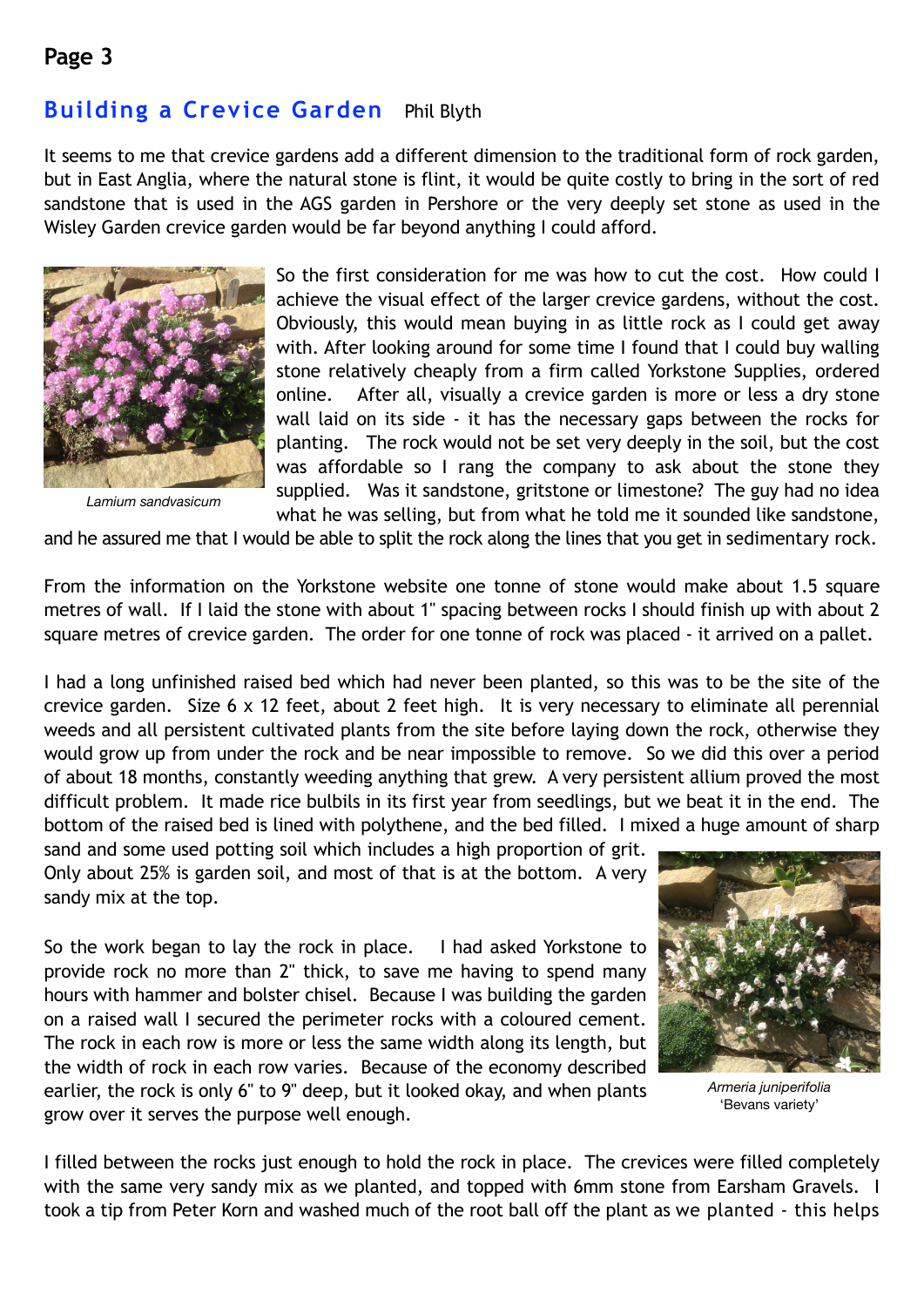to get the plant into the narrow space between the rocks.



*Daphne hendersonii* 'Ernst Hauser'

Needless to say I underestimated the amount of rock needed. The first tonne did just over half the job, so a second tonne was ordered, but I forgot to mention the preferred 2" width. This made a lot of work with the chisel, but I got the job done, and the second tonne produced a lot more rock than the first, so the plan is to make another crevice at ground level with the remainder.

We were pleased with the visual effect, and with the way plants grew. The rock sets off the plants well. We had our failures, and *Penstemon campanulatus* grew well for a couple of years, then died, which was a disappointment. However, *Potentilla pulvinaris* grew far better than elsewhere in the garden and became too big

for the space I had allowed it. (Had to take some of it out). As has *Hypericum olympicum* (grown from seed) - its far too big really but I think I will cut it down to its base and hope it grows less vigorously in future. A *Daphne calcicola* is doing well. Several dianthus put on a good display last summer, and will need to be contained within their allotted space. *Gentian acaulis* group are difficult for us, and they take time to settle in, but they are looking promising for now. *Zauschneria* 'Pumilio' was a good trailing plant throughout last Summer with its showy bright red tubular flowers. We are particularly pleased with the success of porphyrion section saxifrages and the hybrids, and silver saxifrages are fairly easy. Several L*ewisia cotyledons* have survived a couple of winters.



*Daphne calcicola* and phlox

We are still planting as and when we find the right sort of plant - nothing too rampant otherwise they tend to dominate. All-in-all it is interesting to see how plants respond differently given different growing condition and it has increased the range of plants that we can grow. I suspect it is mainly down to the large amount of sharp sand incorporated into the soil. Can we use this in other parts of the garden?

Photos: Diane Blyth

# **The Weird and Wonderful World of Aroids** Ray Mitchell

In December, at our group Christmas social, David and Brian gave us an excellent presentation with some smashing photo's of Scottish gardens they had visited. Among the wonderful rhododendrons and other very colourful plants were several groups of aroids (Araceae).

Putting it very basically, Araceae 'flowers' consist of a spathe and a spadix, the spathe is a hood like structure, when it opens it reveals the spadix, a long protuberance at the base of which are the true flowers which are mostly tiny. Usually moths, beetles or flies are attracted to the sometimes very bad smell, depending on species, imitating rotten meat. Eventually, after pollination, a stem of usually red when ripe, berries appear making another attraction in the flower border, we grow quite a few different species and cultivars here.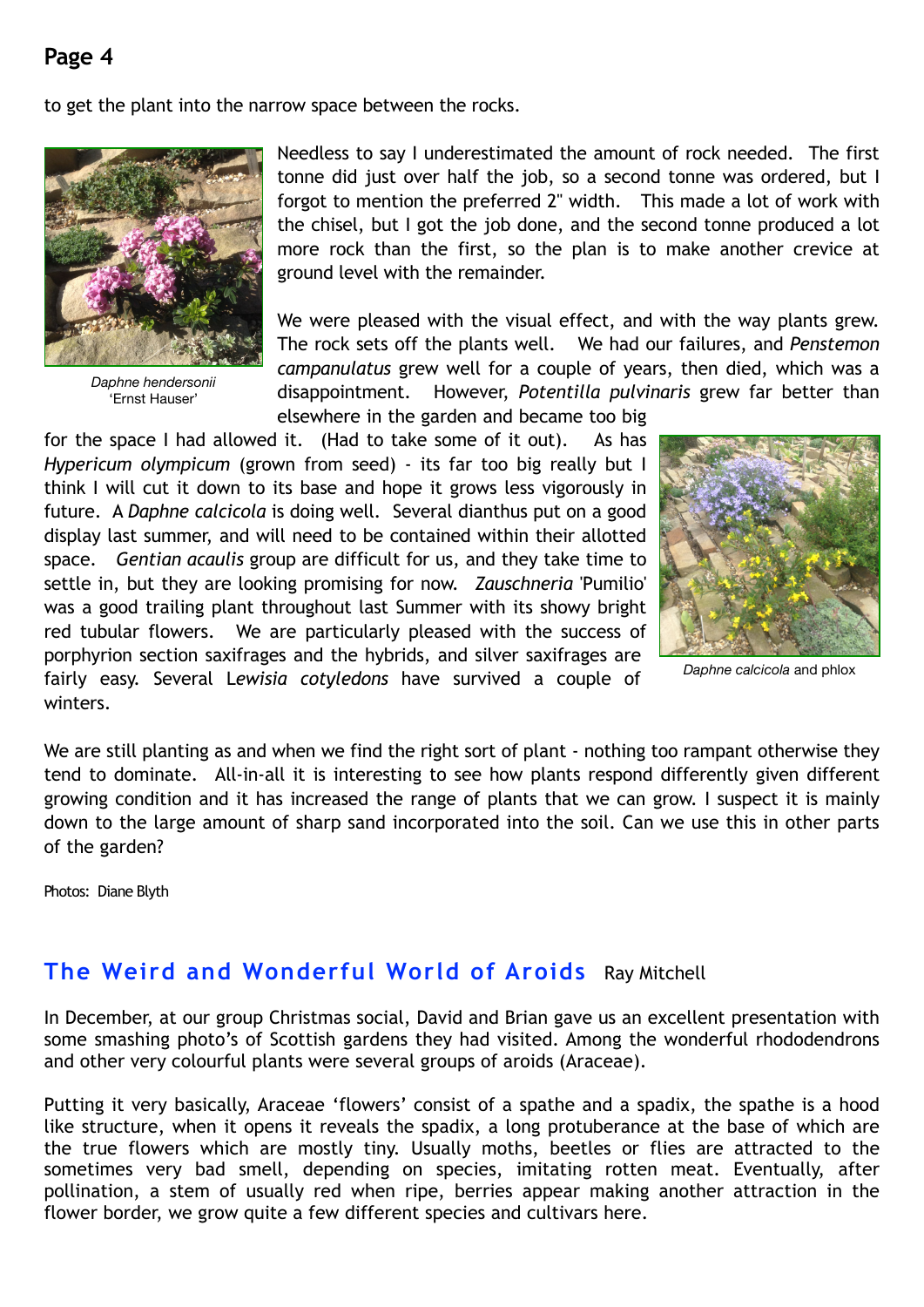First to show are the arum leaves, before the spathe, there are quite a few modern cultivars with very prettily marked leaves, some marbled, spotted, almost white and the basic green of our wild 'cuckoo pint or lords and ladies'. The spathe on arums is usually pale green but depending on species it can be yellow, brown or almost red/black, once again some with lovely markings, the spadix follows the same colouration.



*Dracunculus vulgaris*

*Dracunculus vulgaris*, also known as the 'Voodoo lily' is my favourite of all the aroids growing to about 120 cms, the very exotic looking leaves appear first but then the spathe starts to loom looking like a very alien being. This carries on growing to about 40 to 50 cms opening up to reveal a dark blood red



*Arum creticum*

interior and spadix, the smell is unbelievably of rotting flesh so don't plant it near the house or a seating area.

There is another Dracunculus, *D. muscivorus*, now *Helicodiceros muscivorus*, this is just as spectacular, far more smelly, sometimes known as the dead horse arum, but less easy to find and grow. When the spathe opens it's a dirty brown/pink/green mix inside and covered in coarse hairs as is the spadix, resembling the tail of a rat diving down, this one is not hardy but not recommended for a normal greenhouse, worth growing for its leaves though.

On the rodent theme *Arisarum proboscidium* is a small aroid, leaves at first like a small hosta, followed by the white and dark brown/purple, almost black spathe, this gives the impression of small creatures trying to hide in the leaves. When my grandchildren were small they were really fascinated by the 'mice', trying to hide and thought this is where baby mice came from, hence the common name of mouse plant.



*Arisaema candidissimum*

The most varied in shape, size and colour of all the aroids are the Arisaemas, the hardier Western ones are known as 'Jack-in-the-pulpit' whereas the Asian plants are known as 'Whipcord Cobra' lilies. My favourite of the hardy ones is *A. candidissimum*, the spathe appears first, this is usually pink and white striped and a beautiful shape but I have had a form that was green and white, sadly now departed! When this is finished the leaves appear and once again they are so very exotic looking.

A Japanese species, *Arisaema sikokianum* seems to be quite hardy with us, we have been told you need two different clones to get seed but as it was really expensive we will have to wait for its partner until I am allowed more pocket money. The spathe is really dark purple striped, almost black, with a pure white inner and the spadix resembling a button, very fascinating.

*Arisaema flavum* is an odd one in my opinion, some forms only about 10 cms high but others 50cms or more, the small spathe (in comparison with other Arisaemas), is usually bright yellow, sometimes dark brown. No matter how tall or big the plant is, the spathe doesn't seem to vary in size, always small, as is the spadix.